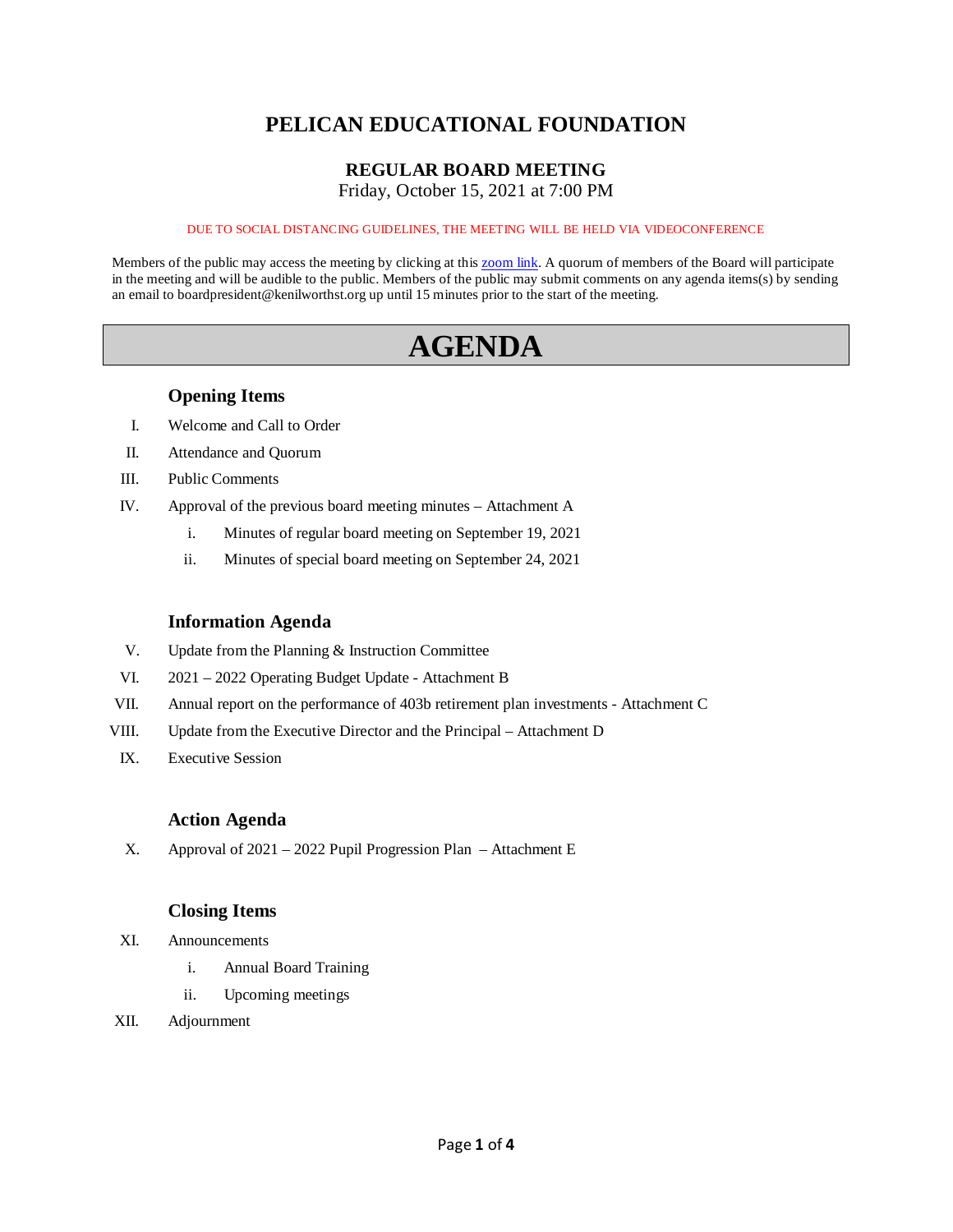#### **MINUTES**

#### **PELICAN EDUCATIONAL FOUNDATION REGULAR BOARD MEETING**

Friday, October 15, 2021 at 7:00 PM

#### DUE TO SOCIAL DISTANCING GUIDELINES, THE MEETING WAS HELD VIA VIDEOCONFERENCE ON ZOOM PLATFORM.

I. Welcome and Call to Order

These are the minutes of a regular meeting of the Board of Directors of Pelican Educational Foundation Inc. (PEF), a Louisiana non-profit corporation. This meeting was held at 7:00 p.m. on Friday, October 15, 2021 virtually through Zoom. This meeting was called to order by Dr. Orhan Kizilkaya, the President.

II. Attendance and Quorum

Present:

Dr. O. Kizilkaya, Mr. E. Sarac (joined at 7:07 PM), Mr. S. Uwaezoke, Ms. K. Harris, Dr. M. Stafa, and Dr. O. Kazan Absent: Dr. S. Wiley. Also in Attendance: Mr. H. Suzuk.

III. Public Comments

No public comment.

IV. Approval of Previous Board Meeting Minutes

Motion: Approve the minutes of the regular board meeting held on September 19, 2021, and the special board meeting held on September 24, 2021.

Moved by: Dr. O. Kizilkaya.

Seconded by: Ms. K. Harris.

Discussions: The minutes of the board meeting held on September 19 and September 24, 2021 was presented and discussed. Approved unanimously.

#### **Information Agenda**

V. Update from the Planning and Instruction Committee

Planning and Instruction Committee meeting was held today, on October 15, 2021 at 6:30 PM virtually through Zoom. The participants were Dr. M. Stafa, Dr. O. Kizilkaya, Ms. K. Harris, and Mr. H. Suzuk. The committee discussed the following topics: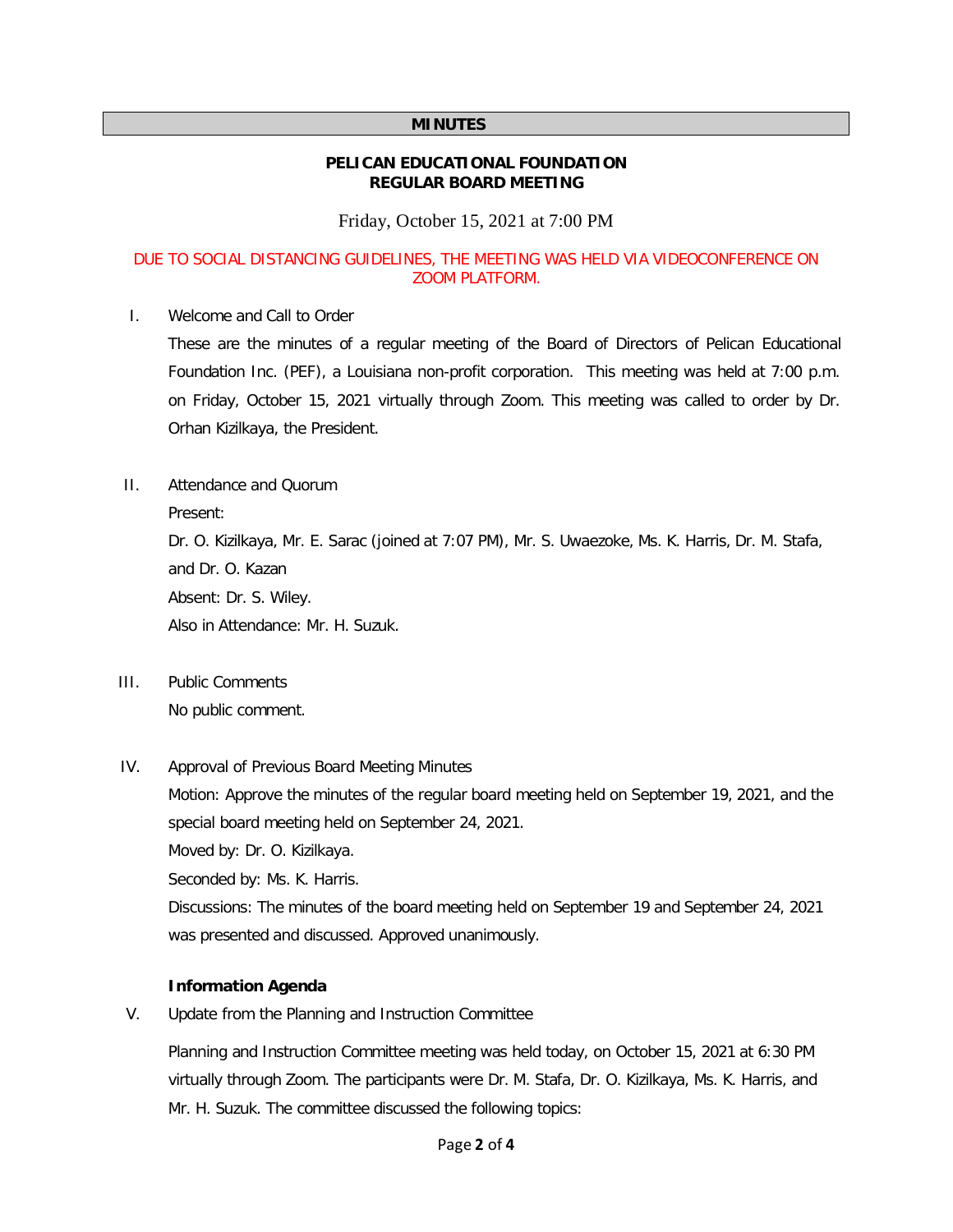- I. Welcome and Call to Order
- II. Audience Introductions
- III. Type II Charter School Application
- IV. SPS Simulation
- V. Reimagine Schools Grant
- VI. Adjournment
- VI. 2021 2022 Operating Budget Update Attachment B Mr. Suzuk presented the updated actual operating budget for 2020-2021 fiscal year as of September 30th, 2020.
- VII. Annual report on the performance of 403b retirement plan investments Attachment C Mr. Suzuk presented the annual report on the performance of 403b retirement plan investments.
- VIII. Update from the Executive Director and the Principal Attachment D Mr. Suzuk presented the report as detailed in Attachment D.
	- IX. Executive Session regarding inquiry of a new facility purchase Motion: Dr. Kizilkaya made a motion to move into executive session at 7:38 PM. Ms. Harris seconded.

Motion: Dr. Kizilkaya made a motion to end executive session at 8:11 PM. Dr. Stafa seconded.

## **Action Agenda**

X. Approval of 2021 – 2022 Pupil Progression Plan – Attachment E

Motion: To approve the 2021-2022 Pupil Progression Plan for Kenilworth Science and Technology School.

Moved by: Mr. Sarac.

Seconded by: Ms. Harris.

Discussions: Mr. Suzuk presented the 2021-2022 Pupil Progression Plan for Kenilworth Science and Technology School. There was no change in the plan. Approved unanimously.

## **Closing Items**

- XI. Announcements
	- i. Annual board training: Mr. Suzuk will send a survey about the training date. Two possible dates are November 12 or 19.